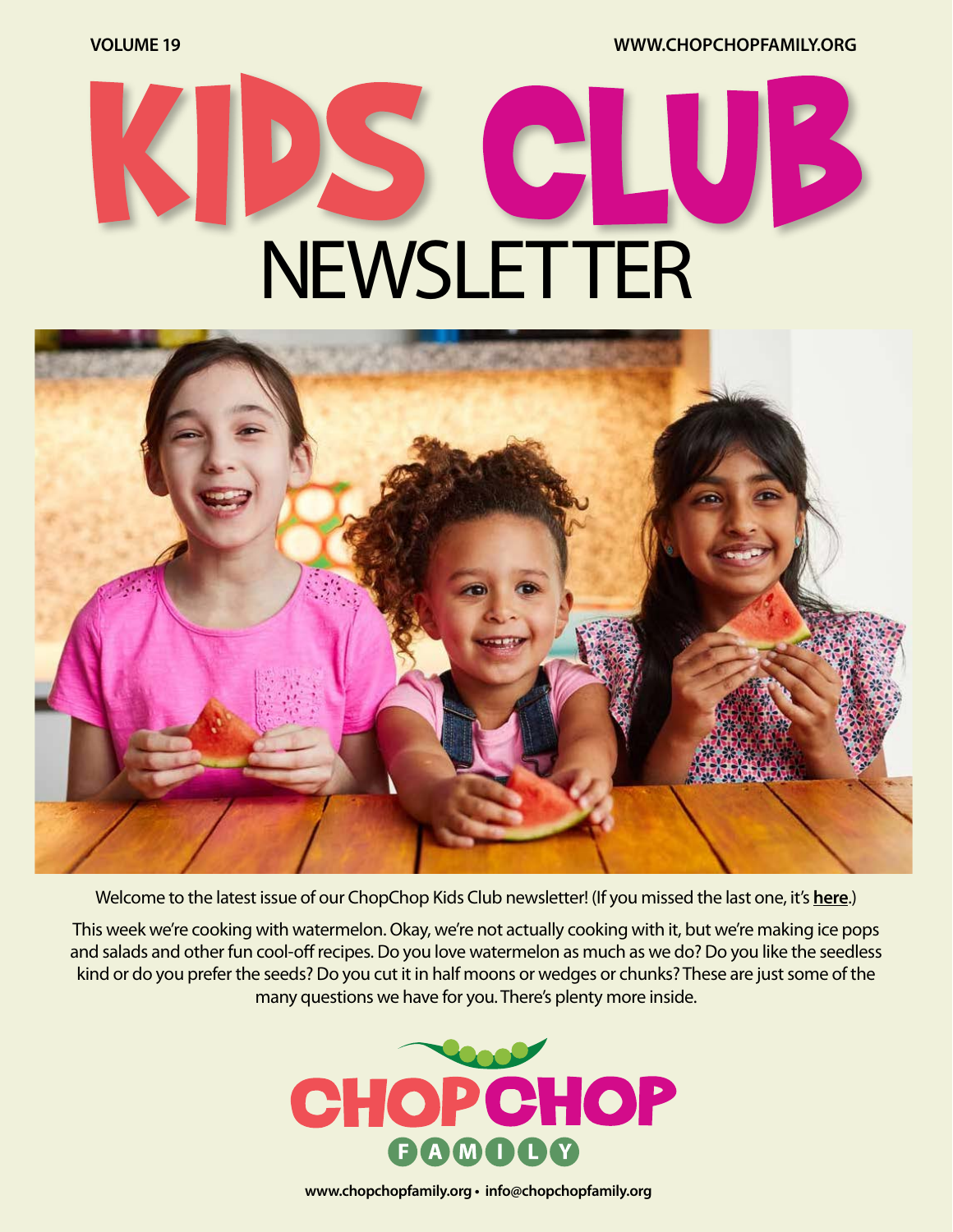# Watermelon "Popsicles"

Okay, these aren't really Popsicles. They're watermelon wedges frozen on sticks. But isn't this a cooooool way to eat your fruit? Leave the rind on if you want the slices to look classic or cut it off, if you want to make it easier to put the sticks in.

❚ **HANDS-ON TIME:** 15 MINUTES❚ **TOTAL TIME:** 3 HOURS❚ **MAKES:** 8 POPS



#### **KITCHEN GEAR**

Cutting board Sharp knife (adult needed) Popsicle sticks Rimmed baking sheet

#### **INGREDIENTS**

1/4 small seedless watermelon

#### **INSTRUCTIONS**

**Wash your hands with soap and water, then gather all your equipment and ingredients and put them on the counter.**

- 1. Ask an adult to cut across the watermelon to make wedges about 1 inch thick.
- 2. Carefully cut a slit in the rind of each wedge and push a stick into each slit.
- 3. Arrange the wedges on the baking sheet so they're not touching.
- 4. Freeze until firm, at least 3 hours.

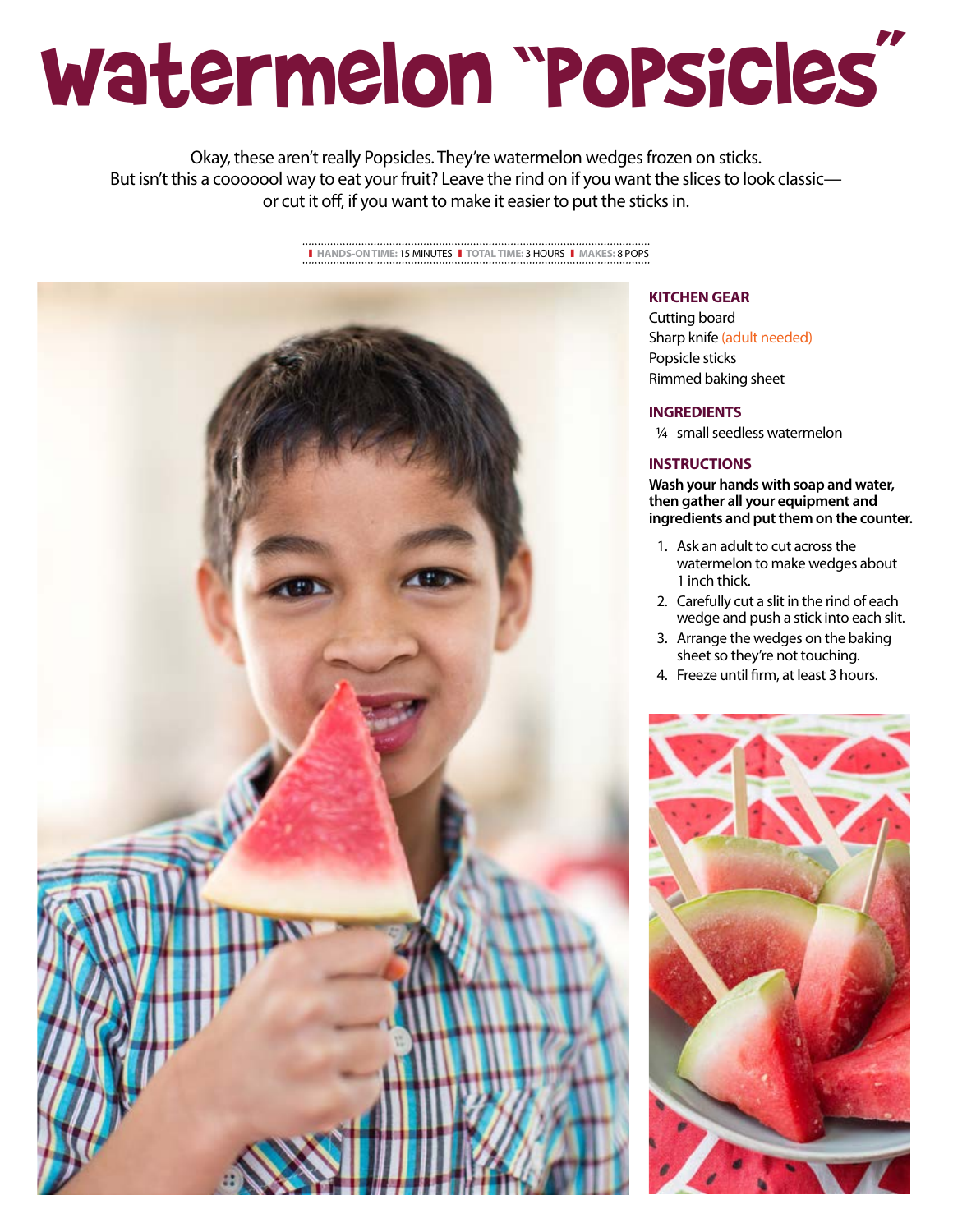### **KITCHEN SKILL**

## How to Cut up a Watermelon

Watermelons are so sweet and delicious, but their tough rinds can make them hard to deal with. Here's how we do it. (Note: This is a job for an adult.)



- 1. Put the watermelon on its side on a cutting board and use a large, sharp knife to carefully slice off about 34 inch from its top and bottom.
- 2. Turn the melon upright, onto one of its cut surfaces. Cut the rind off in skinny strips, starting at the top and cutting down to the bottom, following the curve as well as you can. When all the rind is cut off, trim away any green or white that's left on the melon.





- 3. To cut the melon into cubes for a fruit salad, cut it in half from top to bottom. If there are lots of seeds, use a large spoon to scrape them out.
- 4. Lay the melon halves, cut-side down, on the cutting board and cube them by cutting first in one direction and then the other, in a grid pattern.
- 5. Eat the melon, or use it in a recipe.



### **KITCHEN SCIENCE: MELON MYSTERY**

#### **By Vayu Maini Rekdal**

Look at the Watermelon "Popsicles" recipe. Do you think the watermelon will stay the same after freezing as the fruit you are used to eating? What might be different about it?

Aside from being much colder, the ice pops are also solid and brittle. The transition from soft fruit to frozen not only makes a delicious treat, but also illustrates an important scientific concept.

Watermelon, as you can guess from the name, contains a large amount of water. This means that it behaves a lot like water does at different temperatures.

At room temperature, water is a liquid; water molecules are moving around freely in the fruit, producing a soft, juicy texture. When you put the melon in the freezer, the water molecules slow down a lot, eventually forming solid ice crystals that give the

fruit a Popsicle-like consistency.

The change from liquid to solid is known as a phase transition. These transitions are important in the kitchen, and appear in everything from cooking eggs to making ice cream. Can you think of other examples? Understanding how and why things happen in the kitchen can make you both a better chef and a better scientist—at the same time!